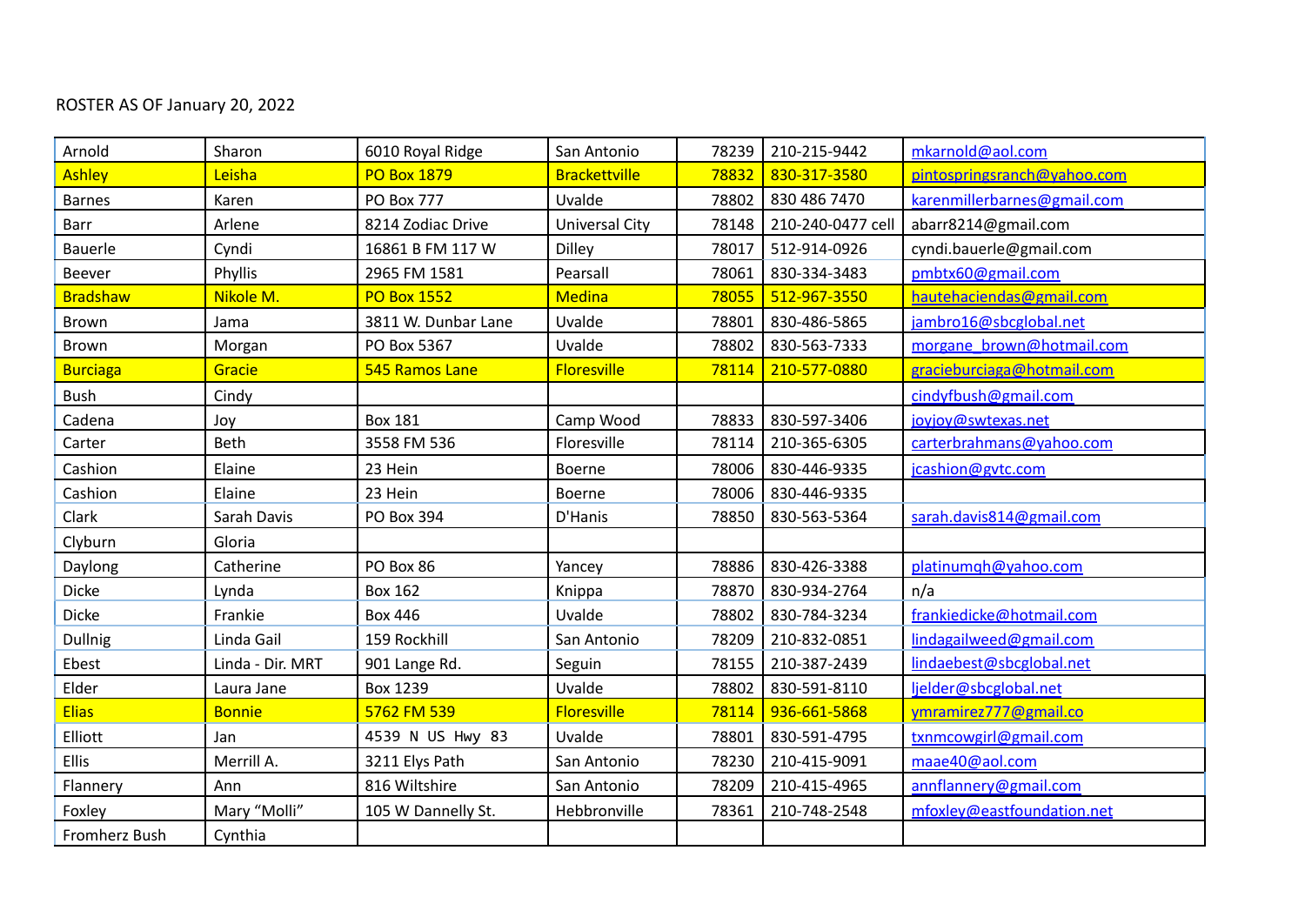| Gaenzel       | Glenda          | 1529 Sandy Lane     | Pleasanton          | 78064 | 830-281-4179 hm | ggaenzel@att.net               |
|---------------|-----------------|---------------------|---------------------|-------|-----------------|--------------------------------|
| Garcia        | Rachel R.       | <b>PO Box 233</b>   | La Pryor            | 78872 | 830-333-4303    | raregu@yahoo.com               |
| Gates         | Valda           |                     |                     |       |                 |                                |
| <b>Gerdes</b> | <b>Kaylan</b>   | 503 Santa Monica    | <b>San Antonio</b>  | 78212 | 305-815-6557    | kaylangerdes@gmail.com         |
| Gilleland     | Linda           | PO Box 836          | Uvalde              | 78802 | 830-591-3875    | gillelandfarms@gmail.com       |
| Hackebeil     | Alyxandra       | 1229 CR 562         | <b>Devine</b>       | 78016 | 830-931-5300    | alyxandrahackebeil@outlook.com |
| Hill          | Suzanne         | 12561 Wisdom Rd.    | Atascosa            | 78002 | 210-663-7703    | 707ranch@gmail.com             |
| Horwedel      | Eileen          |                     |                     |       |                 |                                |
| Howard        | Allison         | 5234 Stormy Skies   | San Antonio         | 78247 | 210-414-3621    | allisoncoc howard@yahoo.com    |
| Jackowski     | Gail            | 508 S. Wood St.     | Uvalde              | 78801 | 210-844-4730    | gail@uvaldemeat.com            |
| Jones         | Sue             | 13955 Little Leaf   | San Antonio         | 78247 | 210-771-0595    | 1843@peoplepc.com              |
| Kaiser        | Ida Mae         | P. O. Box 246       | Jourdanton          | 78026 | 830-769-3625    | bill kaiser@hotmail.com        |
| Keller        | Cindy           | 4407 FM 471 N       | Rio Medina          | 78066 | 210-391-9325    | ca931@yahoo.com                |
| Kelley        | Kay             | 101 Ouray           | <b>Boerne</b>       | 78006 | 713-829-7565    | kaykelley1651@att.net          |
| Kerr          | <b>Brittney</b> | 306 Breezeway       | <b>Boerne</b>       | 78006 | 210-268-3800    | kerr.brittey@gmail.com         |
| Kerr          | Louise          | 3056 Box House Road | Lytle               | 78052 | 210-413-8688    | mrskerrdog@gmail.com           |
| Kerr          | Jessie          | 9602 Boerne Springs | <b>Boerne</b>       | 78006 | 210-419-2488    | jessiemariekerr@gmail.com      |
| Kinsel        | Ashlee          | 93 Bristol Green    | San Antonio         | 78209 | 210-362-4814    | askinsel@vahoo.com             |
| Kinsel        | Dorothy         | PO Box 620          | Cotulla             | 78014 | 830-879-2133    | karl@kinselcattlecompany.com   |
| Kutzer        | <b>Marlee</b>   | 137 Fairway Dr.     | Floresville         | 78114 | 210-393-1713    | mkutzer@cbharper.com           |
| Landrum       | Linda           | 1730 Bretzke Lane   | New Braunfels       | 78132 | 830-483-1366    | stcwtreasurer@gmail.com        |
| Langston      | Melody          |                     |                     |       |                 |                                |
| LeCroy        | Denise          | PO Box 519          | <b>Crystal City</b> | 78839 | 210-244-3214    | dtum01@yahoo.com               |
| Ledbetter     | Judy            |                     |                     |       |                 |                                |
| Lent          | Sylvia          | 5618 Arcadia Park   | San Antonio         | 78247 | 210-844-2925    | syllent@sbcglobal.net          |
| Leonard       | D'Ann           | 8514 Alydar Circle  | Fair Oaks Ranch     | 78015 | 210-383-2652    | dannleonard90@gmail.com        |
| Lewis         | Jess Kerr       | 723 Kreutzberg Rd.  | Boerne              | 78006 | 210-213-7021    | jesskerrlewis@aol.com          |
| Loran         | <b>Bobbi</b>    | 1470 Hemmi Rd.      | Scotland            | 76379 | 940-232-5344    | loranbobbi@gmail.com           |
| Love          | Kay             | <b>PO Box 700</b>   | Stockdale           | 78160 | 210-834-0802    | ecleto@icloud.com              |
| Marion        | Nancy           | 13707 Bluffmeadow   | San Antonio         | 78216 | 210-393-5951    | MsBiz@me.com                   |
| McCelvey      | DaSha           | <b>PO Box 862</b>   | Dilley              | 78017 | 830-965-3142    | rescuedrags@yahoo.com          |
| McClister     | Cindy           | 323 Shoet Weyel Rd  | Marion              | 78124 | 830-305-6299    | cindy.mcclister@mac.com        |
| McGowen       | Nancy           | PO Box A            | Devine              | 78016 | 210-478-9065    | mcgowennancy@gmail.com         |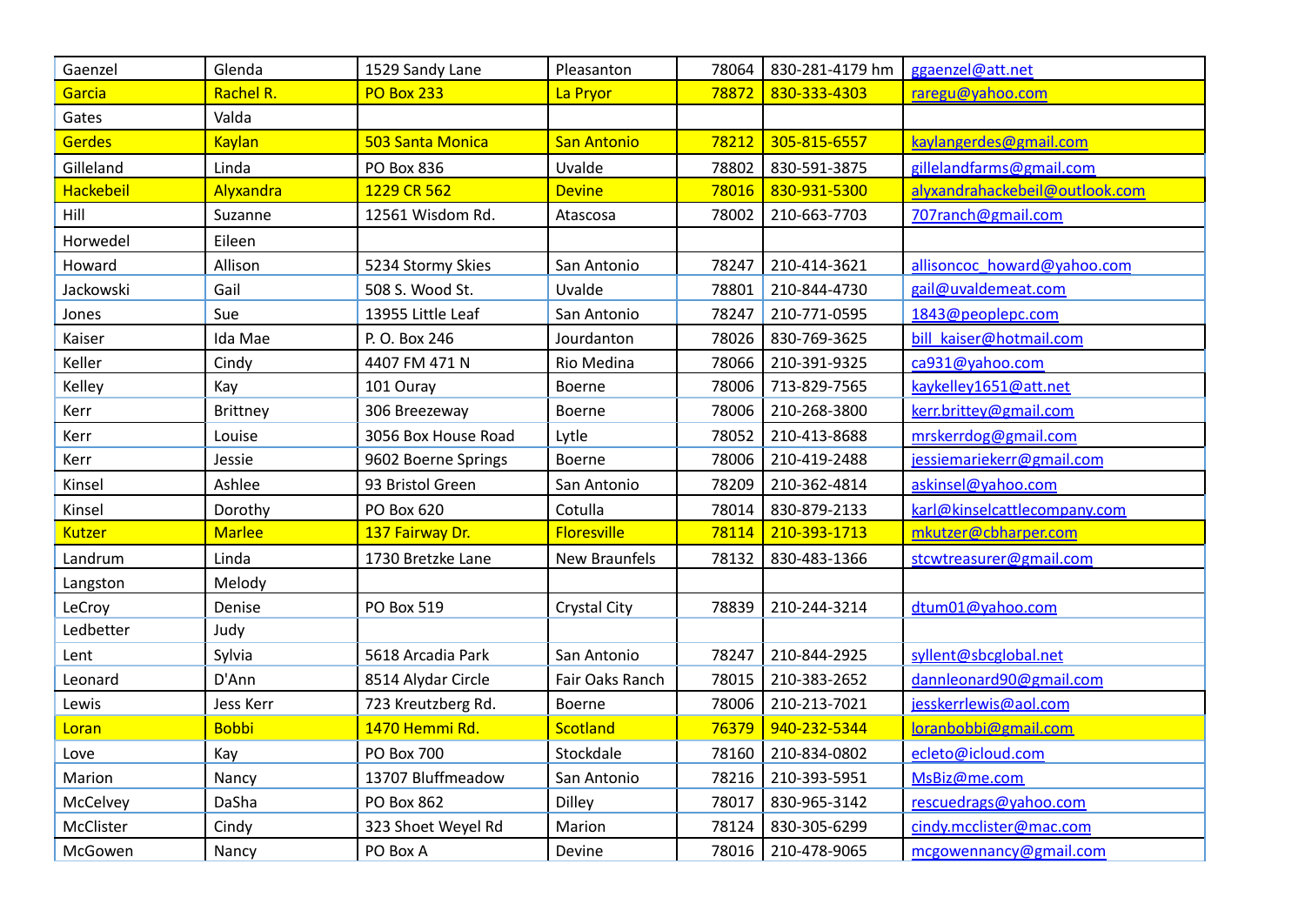| <b>McIntyre</b>       | <b>Catherine</b>     | 142 Stoneledge Dr.     | Fredericksbburg      | 78624 | 713-201-9557      | catherinevmcintyre@gmail.com   |
|-----------------------|----------------------|------------------------|----------------------|-------|-------------------|--------------------------------|
| <b>McIvor</b>         | Lashawn Wardlaw      | <b>PO Box 615</b>      | <b>Brackettville</b> | 78832 | 436-249-0180      | lashawnmcivor@gmail.com        |
| Middleton             | Jessica Elliott      | 13450 Chickory Rd.     | Hotchkiss, CO        | 81419 | 830-275-1725      | jeelliott@att.net              |
| Newman                | Judy                 | P. O. Box 396          | Lytle                | 78052 | 210-416-2286      | jbeloat@swbell.net             |
| Odom                  | Cindy                | PO Box 247             | Sabinal              | 78881 | 830-282-9365      | cindyloucallaway@gmail.com     |
| Owen                  | Sylvia               |                        |                      |       |                   |                                |
| Parsons               | Priscilla            | <b>Box 517</b>         | Crystal City         | 78839 | 830-591-9554 cell | johnpriscillaparsons@gmail.com |
| Parsons               | Debra                | PO Box840              | Crystal City         | 78839 | 830-522-1323      | billyanddebra@gmail.co         |
| Ridgway               | Diana                | 2211 Shady Rock Circle | San Antonio          | 78231 | 210-601-7222      | ridgwaydiana@gmail.com         |
| Rispoli               | Leesa                | 18014 Emerald Oaks     | <b>San Antonio</b>   | 78259 | 210-724-8403      | Irispoli@cbharper.com          |
| Rowinsky              | <b>Brenda Gulley</b> | <b>PO Box 490</b>      | <b>Crystal City</b>  | 78839 | 830-570-2701      | browinsky@cruiseplanners.com   |
| Ruthardt              | Rebecca Elliott      | 240 FM 1730            | Wilson               | 79381 | 806-790-8870      | freshout49@hotmail.com         |
| Scott                 | David Vernon         | 3814 W. Songbird Lane  | San Antonio          | 78229 | 210-684-0834      | n/a                            |
| Segovia               | Shannon              | 5919 Moondance         | <b>San Antonio</b>   | 78238 | 210-717-7622      | ssegovia@briscoemuseum.org     |
| Settlemeyer           | Betty                | PO Box 394             | Cotulla              | 78014 | 210-213-2595      | betty@riverplaceranch.com      |
| Schuchart             | Pamela               |                        |                      |       |                   |                                |
| Surles                | Lea                  | PO Box 1972            | Dilley               | 78017 | 830-965-2410      | lea surles@yahoo.com           |
| Surles                | Kristen              | PO Box 707             | Dilley               | 78017 | 210-326-8022      | kakellison@vahoo.com           |
| <b>Talbert Wright</b> | <b>Brenda</b>        |                        |                      |       |                   |                                |
| Troell                | Patsy                | PO Box 392             | Pleasanton           | 78064 | 830-281-6471      | art.patsytoell@gmail.com       |
| Tumlinson             | Vonne Dena           | PO Box 616             | Crystal City         | 78839 | 830-374-6472      | vtumlinson@yahoo.com           |
| Upchurch              | Kristal              | 5238 Stormy Skies      | San Antonio          | 78247 | 361-701-1245      | kristal up@vahoo.com           |
| Van Cleve             | Holly                | <b>PO Box 722</b>      | D'Hanis              | 78850 | 830-876-6105      | hollykvc@yahoo.com             |
| VanCleve              | Peggy                | 6677 FM 469            | Cotulla              | 78014 | 830-876-5354      | peggyscirclev@yahoo.com        |
| Vesper                | Kelly                | PO Box 679             | Cotulla              | 78014 | 903-436-3606      | N/A                            |
| Wackawczyk            | Kathy                | 4205 Hilton Head       | San Antonio          | 78217 | 210-274-9936      | rkw95@att.net                  |
| Waitz                 | Susie                | P. O. Box 799          | Cotulla              | 78014 | 512-948-5241      | swaitz96@gmail.com             |
| Walton                | Debbie               | 14346 E FM 469         | Cotulla              | 78014 | 830-373-4592      | debwalton0605@yahoo.com        |
| Waters                | Linda                | 502 Larkwood Drive     | San Antonio          | 78209 | 210-833-3195      | lindalouwaters@yahoo.com       |
| Weatherston           | Phyllis              | P. O. Box 382          | Charlotte            | 78011 | 830-570-0726      | filisw@aol.com                 |
| Whitwell              | Liz                  | 16 Private Road 4330   | Uvalde               | 78801 | 830-279-7429      | whitwellliz@hotmail.com        |
| Zinsmeyer             | Mikayla              | P. O. Box 204          | Castroville          | 78009 | 210-218-2917      | mizinsmeyer@sbcglobal.net      |
| Zinsmeyer             | Rikki                | P.O. Box 204           | Castroville          | 78009 | 830-931-3368      | rikbutler@sbcglobal.net        |